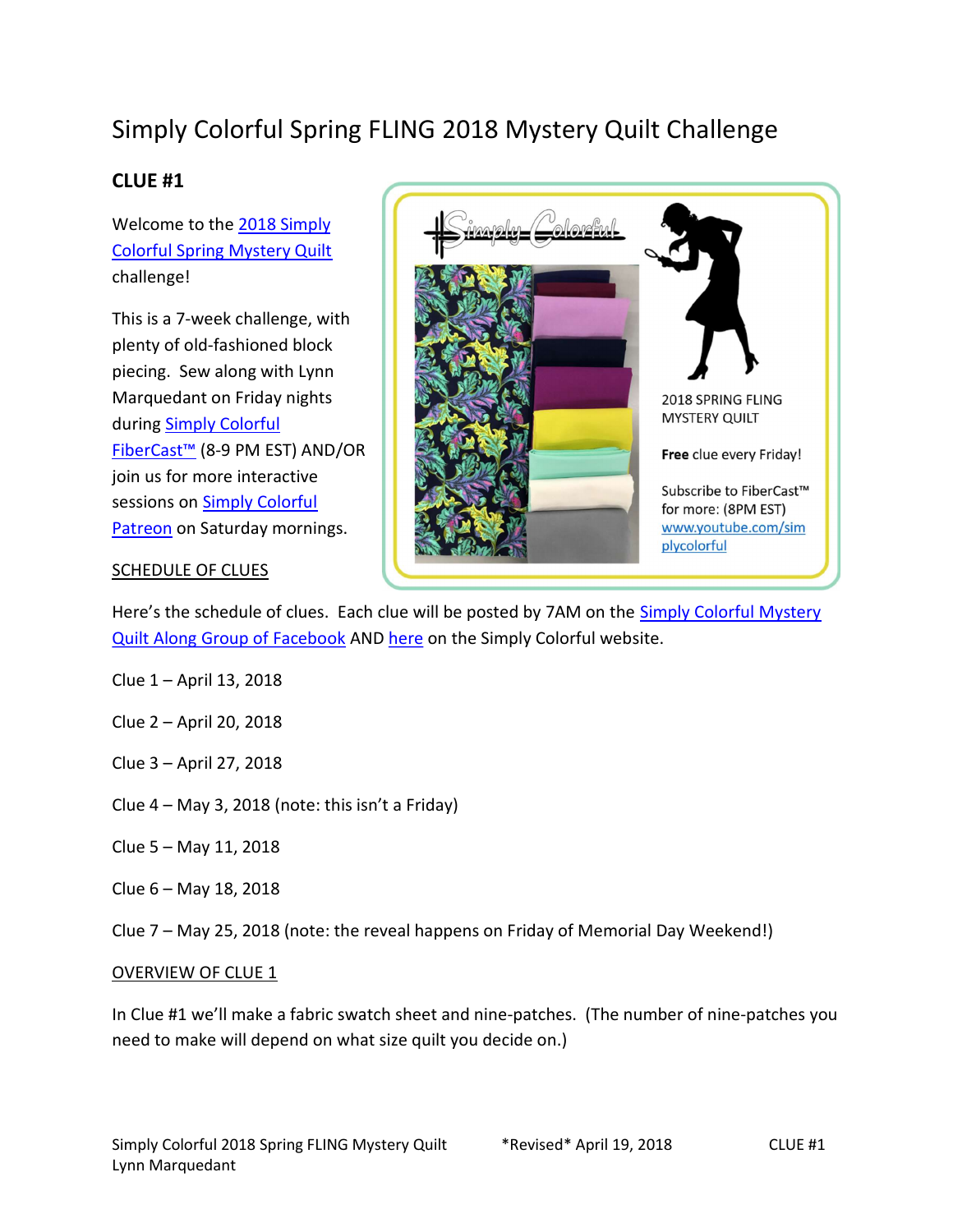#### SIZE OPTIONS & FABRIC REQUIREMENTS

There are 4 size options. I recommend starting with the Throw-sized quilt, then if (and when) you love the pattern, buy more fabric and make more blocks for a Double, Queen, or King-sized quilt. This quilt was designed in **Electric Quilt 8 (EQ8)**. The yardage requirements are generous.

| <b>FABRIC COLOR</b> | <b>THROW-Sized</b>                                                      | <b>DOUBLE</b> | <b>QUEEN</b> | <b>KING</b>    |
|---------------------|-------------------------------------------------------------------------|---------------|--------------|----------------|
| <b>&amp; LABEL</b>  | Quilt 68" x 68"                                                         | 80" x 92"     | 92" x 92"    | 104" x 116"    |
|                     | (yards)                                                                 | (yards)       | (yards)      | (yards)        |
| A - Yellow          | 5/8                                                                     | 7/8           | $1 + 1/8$    | $1 + 1/2$      |
| B - Green           | $1 + \frac{1}{4}$                                                       | $1 + 7/8$     | $2 + 1/4$    | $3 + 1/4$      |
| $C -$ Light Purple  | 3/8                                                                     | $\frac{1}{2}$ | 5/8          | 5/8            |
| $D$ – Dark Blue     | $\frac{3}{4}$                                                           | $1 + 3/8$     | $1 + 3/8$    | $\overline{2}$ |
| E - Magenta         | $\frac{3}{4}$                                                           | $1 + 1/8$     | $1 + 1/2$    | $\overline{2}$ |
| F-Burgundy          | ¼                                                                       | $\frac{1}{4}$ | 3/8          | 3/8            |
| G - Grey            | $1 + 5/8$                                                               | $2 + 1/8$     | $2 + 3/8$    | $3 + 1/8$      |
| H - White           | 5/8                                                                     | 1             | $1 + 1/8$    | $1 + 3/4$      |
| I – Very dark       | 1/4                                                                     | 1/4           | 3/8          | 1/2            |
| blue or black       |                                                                         |               |              |                |
| Backing and         | Because the yardage requirements appear generous, I'm holding off on    |               |              |                |
| <b>Binding</b>      | buying my backing and binding. I plan to use left-over fabric for both. |               |              |                |

### TIP FOR SELECTING FABRIC COLORS

You can use any pallet of 9 colors. My approach was to find a fat quarter I like and select my fabrics from that palette. This is a similar approach to how we selected our fabrics for the 2014 Simply Colorful Crocus and Daffodil Mystery Quilt. The results were beautiful. Here's my inspiration fabric (Free Spirit Tula Pink Tabby Road Eek Blue Bird Fabric) and corresponding fabrics. (yes, I'm going with all **Kona cottons!)** 

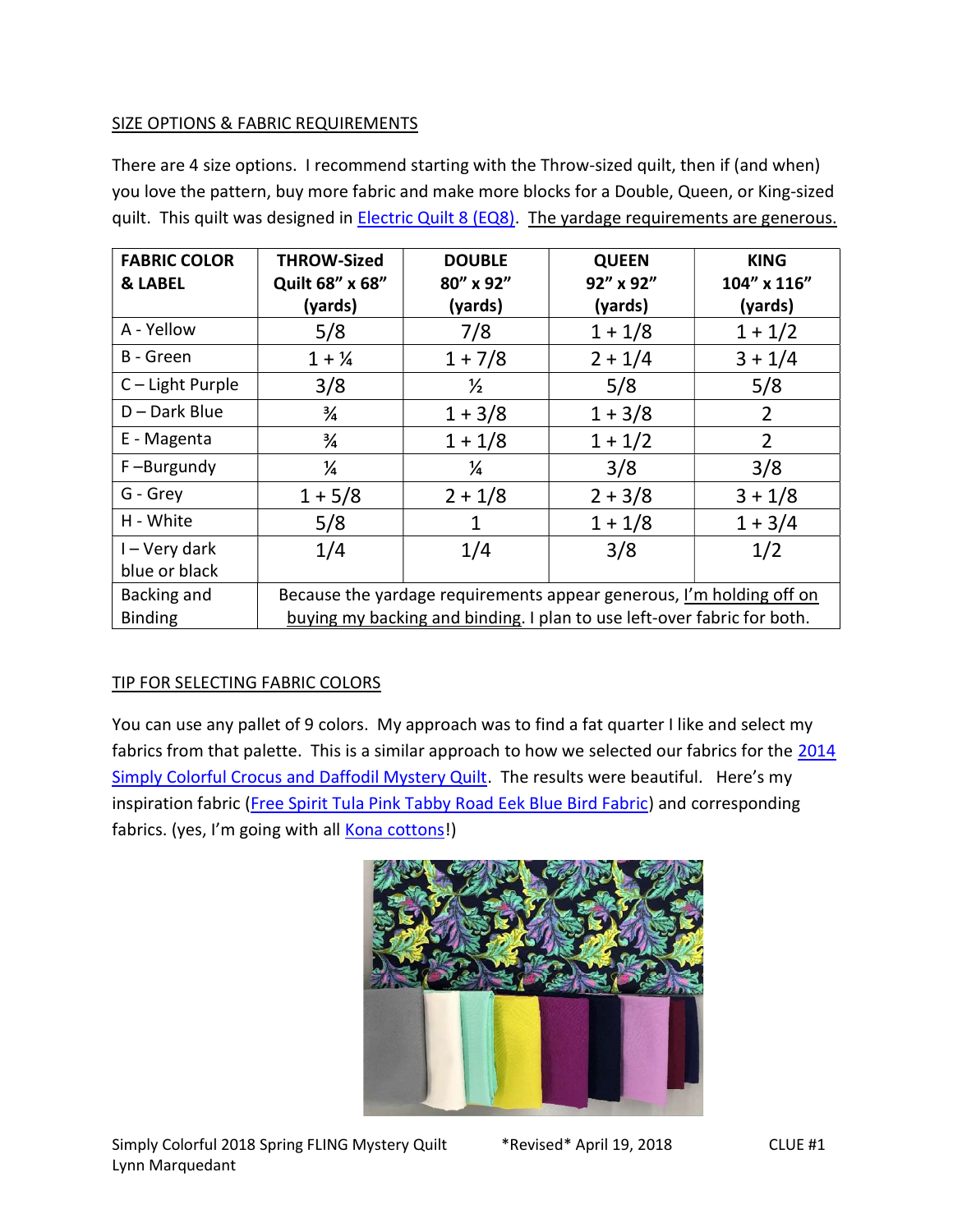#### SWATCHING and LABELING YOUR FABRIC

I find it's useful to make a swatch when I begin a mystery quilt like this. We have 9 colors of fabric to keep track of.

Here's a template you can print out. Use a glue stick or staples to adhere your fabrics to this piece of paper and then hang it up close to your work area for easy reference.

| A - Yellow         | <b>B</b> - Green | C-Light Purple                      |
|--------------------|------------------|-------------------------------------|
| <b>D-Dark Blue</b> | $E - Magenta$    | $F - Burgundy$                      |
| $G - Grey$         | $H - White$      | I-Very Dark Blue or<br><b>Black</b> |